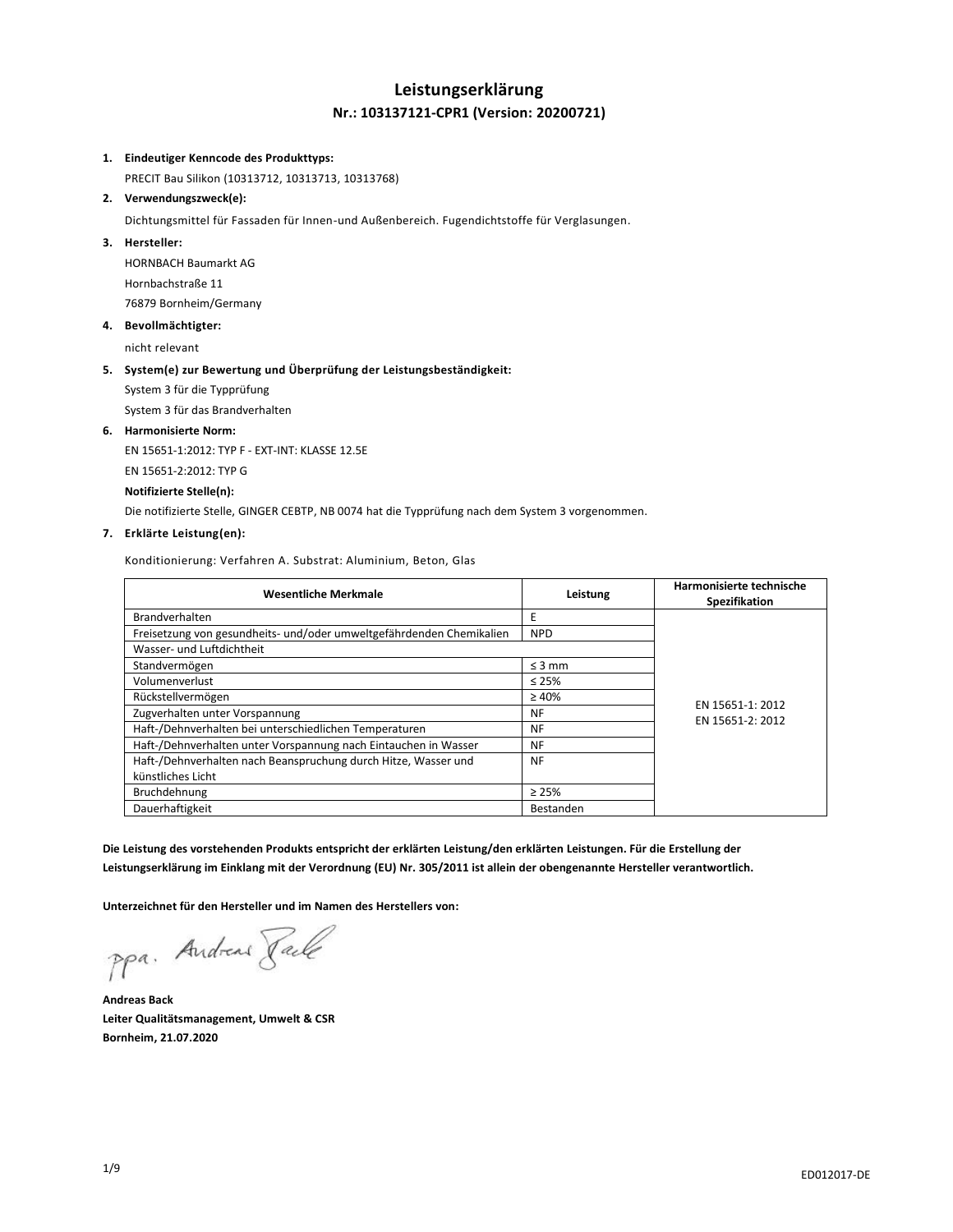# **Declaration of Performance No 103137121-CPR1 (Version: 20200721)**

#### **1. Unique identification code of the product-type:**

PRECIT Construction Silicone (10313712, 10313713, 10313768)

# **2. Intended use/es:**

Sealant for interior and exterior facades. Joint sealants for glazing applications.

#### **3. Manufacturer:**

HORNBACH Baumarkt AG Hornbachstraße 11 76879 Bornheim/Germany

#### **4. Authorised representative:**

not relevant

# **5. System/s of AVCP:**

System 3 for the type test System 3 for reaction to fire

# **6. Harmonised standard:**

EN 15651-1:2012: TYP F - EXT-INT: CLASS 12.5E EN 15651-2:2012: TYPE G **Notified body/ies:**

The notified body, GINGER CEBTP, NB 0074, has performed the type test following system 3.

#### **7. Declared performance/s:**

Conditioning: Procedure A. Substrate: Aluminium, Concrete, Glass

| <b>Essential characteristics</b>                                              | Performance | Harmonised technical specification |
|-------------------------------------------------------------------------------|-------------|------------------------------------|
| Reaction to fire                                                              |             |                                    |
| Release of chemicals harmful to health and/or the environment                 | <b>NPD</b>  |                                    |
| Water- and air-tightness                                                      |             |                                    |
| Stability                                                                     | $\leq$ 3 mm |                                    |
| Loss of volume                                                                | $\leq 25\%$ |                                    |
| Resilience                                                                    | $\geq 40\%$ | EN 15651-1: 2012                   |
| Tensile behaviour under pre-stress                                            | NF          | EN 15651-2: 2012                   |
| Adhesive / tensile behaviour at different temperatures                        | <b>NF</b>   |                                    |
| Adhesive / tensile behaviour under pre-stress after immersion in water        | <b>NF</b>   |                                    |
| Adhesion/tensile behaviour after exposure to heat, water and artificial light | <b>NF</b>   |                                    |
| Elongation at break                                                           | $\geq 25\%$ |                                    |
| Durability                                                                    | Passed      |                                    |

**The performance of the product identified above is in conformity with the set of declared performance/s. This declaration of performance is issued, in accordance with Regulation (EU) No 305/2011, under the sole responsibility of the manufacturer identified above.**

**Signed for and on behalf of the manufacturer by:**

ppa. Andreas Face

**Andreas Back Head of Quality Assurance, Environmental Issues & CSR At Bornheim on 21.07.2020**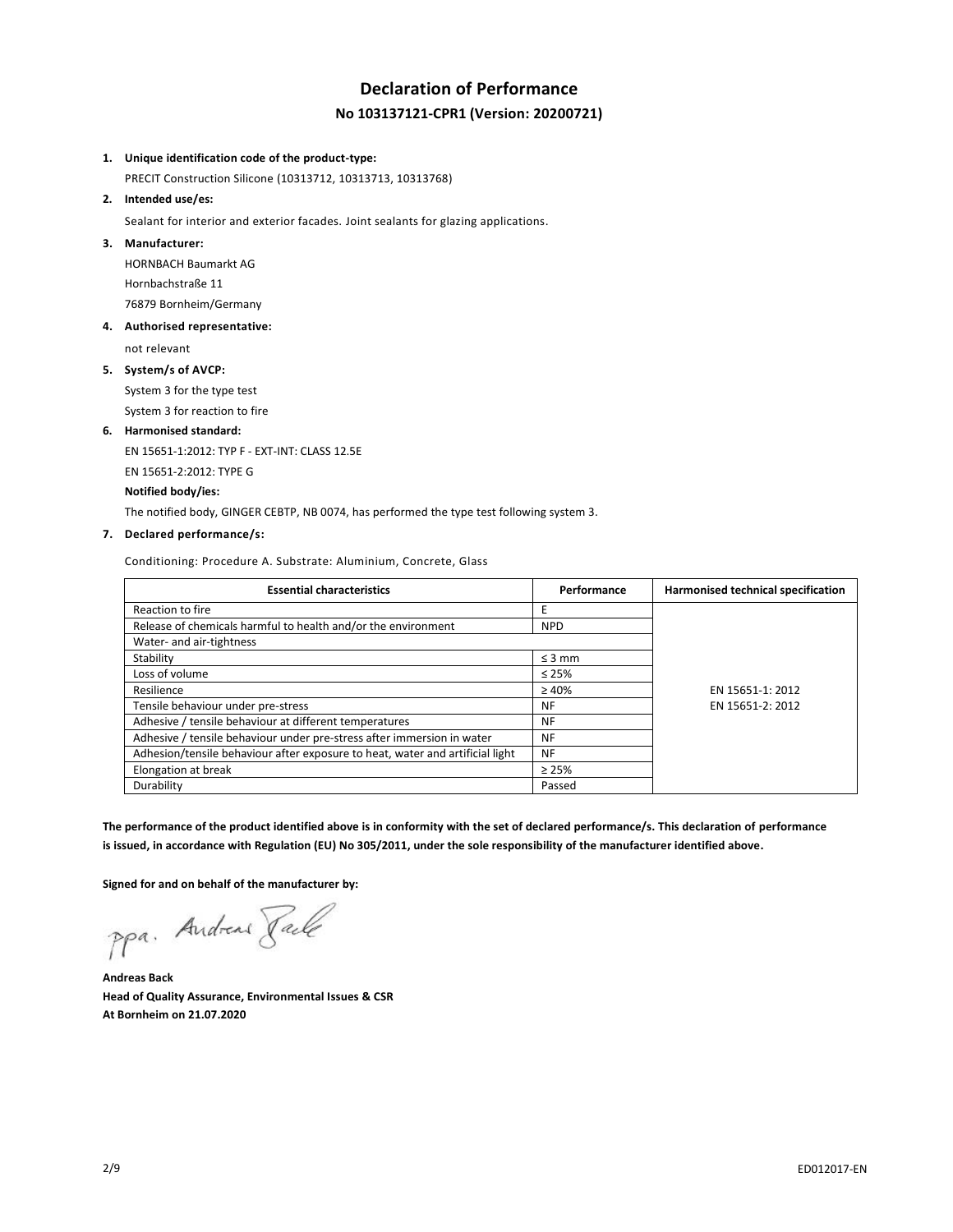# **Déclaration des Performances N <sup>o</sup> 103137121-CPR1 (Version 20200721)**

#### **1. Code d'identification unique du produit type :**

PRECIT Silicone construction (10313712, 10313713, 10313768)

**2. Usage(s) prévu(s) :**

Produit d'étanchéité pour façades pour l'extérieur et l'intérieur. Mastics d'étanchéité à joints pour vitrages.

#### **3. Fabricant :**

HORNBACH Baumarkt AG Hornbachstraße 11 76879 Bornheim/Germany

**4. Mandataire :**

non pertinent

#### **5. Système(s) d'évaluation et de vérification de la constance des performances :**

Système 3 pour le contrôle de type

Système 3 pour le comportement au feu

**6. Norme harmonisée :**

EN 15651-1:2012 : TYPE F - EXT-INT : CLASSE 12.5E

EN 15651-2:2012 : TYPE G

**Organisme(s) notifié(s) :**

L'institut agréé, GINGER CEBTP, NB 0074, a effectué le contrôle de type selon le système 3.

### **7. Performance(s) déclarées :**

Conditions : Comportement A. Substrat : Aluminium, Béton, Vitre

| Caractéristiques essentielles                                                            | Performance | Spécifications techniques |
|------------------------------------------------------------------------------------------|-------------|---------------------------|
|                                                                                          |             | harmonisées               |
| Comportement au feu                                                                      | E           |                           |
| Dégagement de produits chimiques dangereux pour la santé et / ou l'environnement         | <b>NPD</b>  |                           |
| Etanchéité à l'eau et à l'air                                                            |             |                           |
| Stabilité                                                                                | $\leq$ 3 mm |                           |
| Perte de volume                                                                          | $\leq 25\%$ |                           |
| Reprise élastique                                                                        | $\geq 40\%$ | EN 15651-1: 2012          |
| Comportement à la traction sous l'effet de la précontrainte                              | <b>NF</b>   | EN 15651-2: 2012          |
| Comportement au collage / à la dilatation en cas de variations de températures           | <b>NF</b>   |                           |
| Comportement au collage / à la dilatation sous précontrainte après immersion dans l'eau  | <b>NF</b>   |                           |
| Comportement au collage / à la dilatation après exposition à la chaleur, à l'eau et à la | <b>NF</b>   |                           |
| lumière artificielle                                                                     |             |                           |
| Allongement à la rupture                                                                 | $\geq 25\%$ |                           |
| Durabilité                                                                               | Réussi      |                           |

**Les performances du produit identifié ci-dessus sont conformes aux performances déclarées. Conformément au règlement (UE) n <sup>o</sup> 305/2011, la présente déclaration des performances est établie sous la seule responsabilité du fabricant mentionné ci-dessus.**

**Signé pour le fabricant et en son nom par :**

ppa. Andreas Face

**Andreas Back Directeur Management de la qualité & CSR À Bornheim, le 21.07.2020**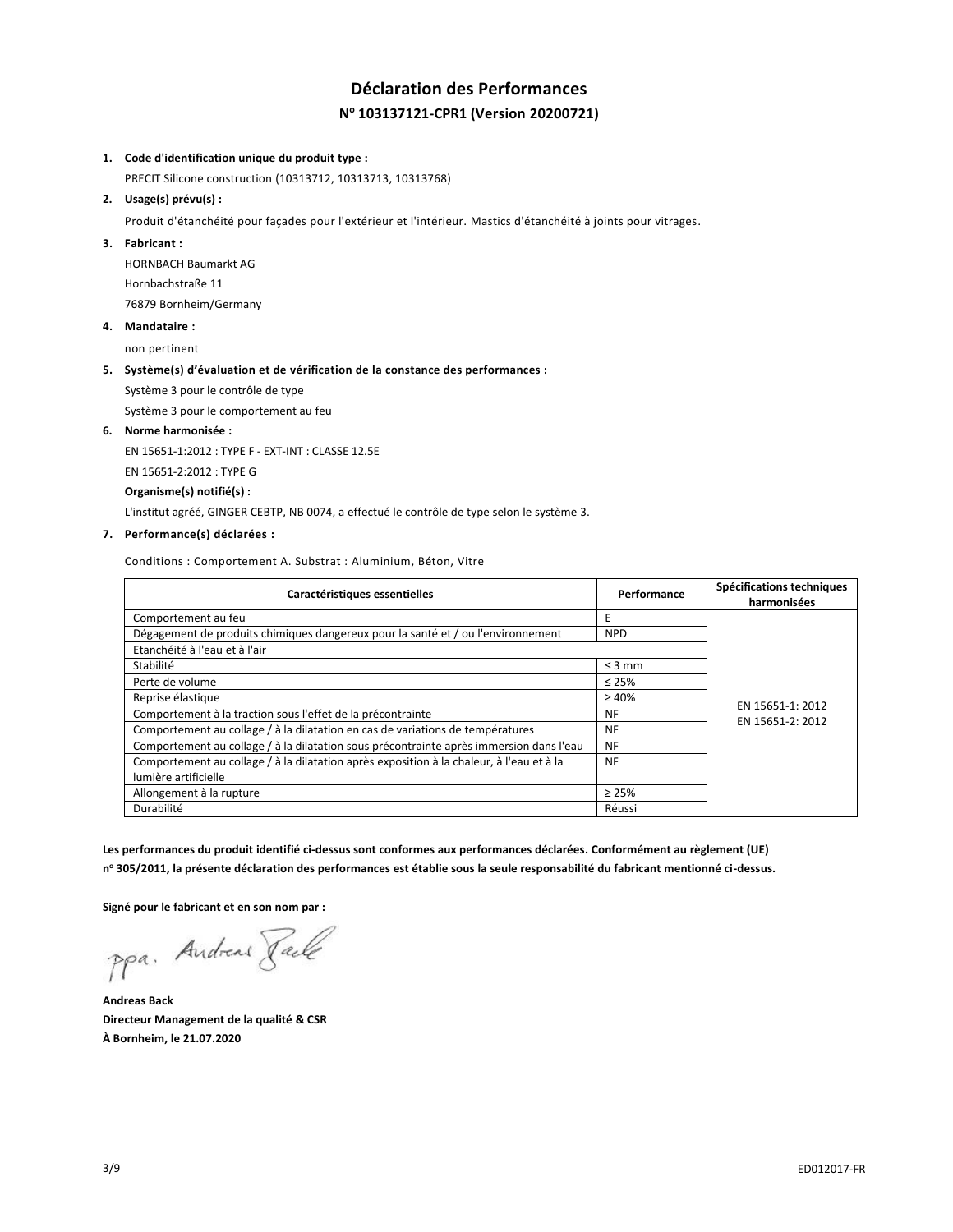# **Dichiarazione di Prestazione N. 103137121-CPR1 (Versione 20200721)**

#### **1. Codice di identificazione unico del prodotto-tipo:**

PRECIT Bau Silikon (10313712, 10313713, 10313768)

# **2. Usi previsti:**

Sigillante per facciate per interni ed esterni. Sigillante per vetrate.

#### **3. Fabbricante:**

HORNBACH Baumarkt AG Hornbachstraße 11 76879 Bornheim/Germany

### **4. Mandatario:**

non rilevante

#### **5. Sistemi di VVCP:**

Sistema 3 per la prova di tipo

Sistema 3 per il comportamento antincendio

#### **6. Norma armonizzata:**

EN 15651-1:2012: TIPO F - EXT-INT: CLASSE 12.5E

EN 15651-2:2012: TIPO G

### **Organismi notificati:**

L'ente di notifica, GINGER CEBTP, NB 0074 ha realizzato la prova di tipo secondo il sistema 3.

#### **7. Prestazioni dichiarate:**

Condizionamento: Processo A. Substrato: Alluminio, Calcestruzzo, Vetro

| Caratteristiche essenziali                                              | Prestazioni | Specifiche tecniche armonizzate |
|-------------------------------------------------------------------------|-------------|---------------------------------|
| Comportamento antincendio                                               | E           |                                 |
| Rilascio di agenti chimici dannosi per la salute e/o l'ambiente         | <b>NPD</b>  |                                 |
| A tenuta d'acqua e aria                                                 |             |                                 |
| Stabilità                                                               | $\leq$ 3 mm |                                 |
| Perdita di volume                                                       | $\leq 25\%$ |                                 |
| Resilienza                                                              | $\geq 40\%$ |                                 |
| Comportamento in trazione con coppia iniziale                           | NF          | EN 15651-1: 2012                |
| Comportamento di adesione e dilatazione a diverse temperature           | NF          | EN 15651-2: 2012                |
| Comportamento di adesione e dilatazione con coppia iniziale dopo        | <b>NF</b>   |                                 |
| immersione in acqua                                                     |             |                                 |
| Comportamento di adesione e dilatazione dopo sollecitazione con calore, | <b>NF</b>   |                                 |
| acqua e luce artificiale                                                |             |                                 |
| Allungamento a rottura                                                  | $\geq 25\%$ |                                 |
| Durevolezza                                                             | Superata    |                                 |

**La prestazione del prodotto sopra identificato è conforme all'insieme delle prestazioni dichiarate. La presente dichiarazione di responsabilità viene emessa, in conformità al regolamento (UE) n. 305/2011, sotto la sola responsabilità del fabbricante sopra identificato.**

**Firmato a nome e per conto del fabbricante da:**

ppa. Andreas Faile

**Andreas Back Responsabile Qualità & CSR In Bornheim addì 21.07.2020**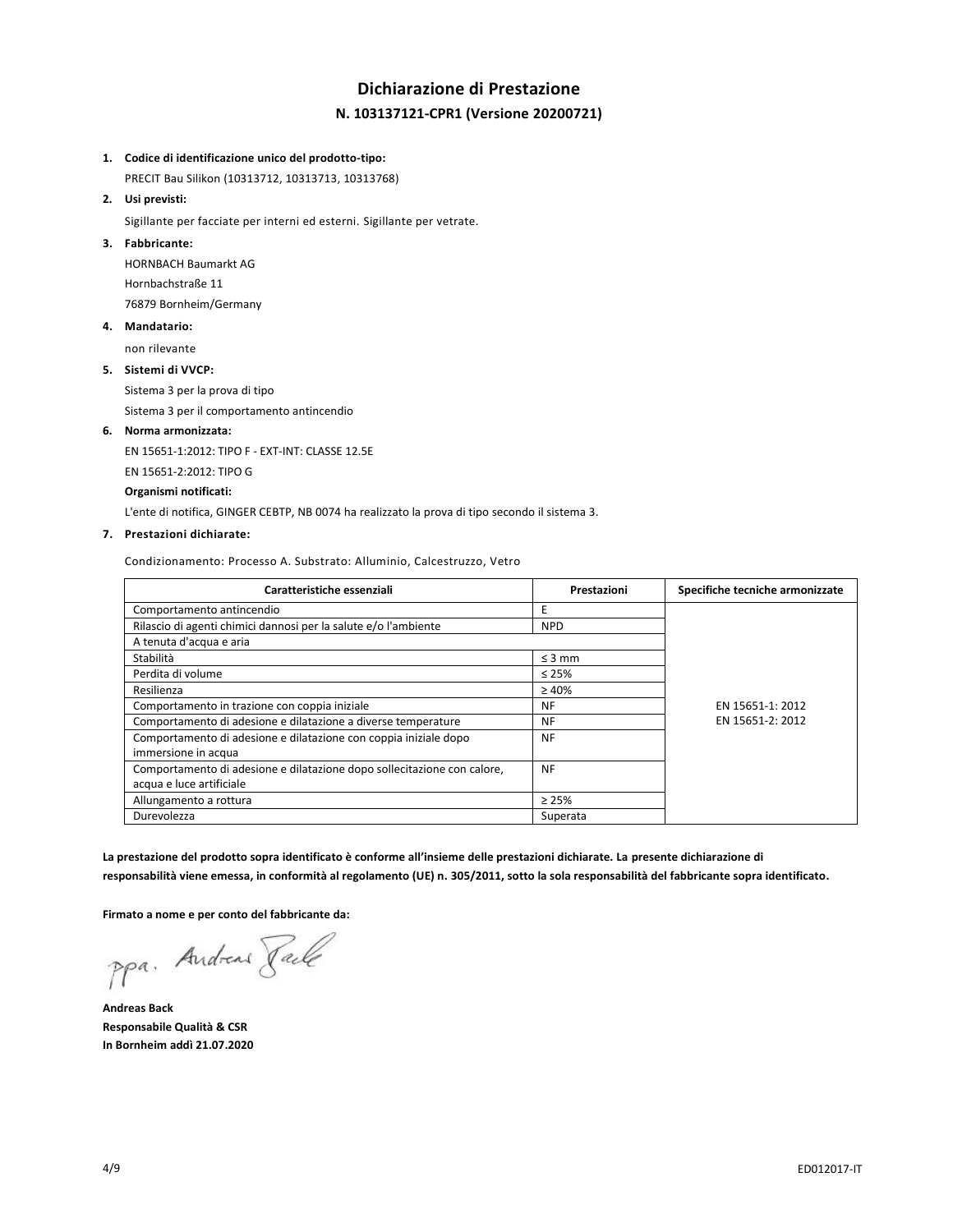# **Prestatieverklaring Nr. 103137121-CPR1 (Versie 20200721)**

#### **1. Unieke identificatiecode van het producttype:**

PRECIT Bau Silikon (Bouw Silicone) (10313712, 10313713, 10313768)

# **2. Beoogd(e) gebruik(en):**

Afdichtingsmiddel voor voorgevels, voor gebruik binnen en buiten. Voegafdichting voor beglazingen.

# **3. Fabrikant:**

HORNBACH Baumarkt AG Hornbachstraße 11 76879 Bornheim/Germany

**4. Gemachtigde:**

niet relevant

## **5. Het system of de systemen voor de beoordeling en verificatie van de prestatiebestendigheid:**

Systeem 3 voor de typetest

Systeem 3 voor het brandgedrag

#### **6. Geharmoniseerde norm:**

EN 15651-1:2012: TYP F - EXT-INT: KLASSE 12.5E

EN 15651-2:2012: TYPE G

## **Aangemelde instantie(s):**

De aangemelde instantie, GINGER CEBTP, NB 0074 heeft de typetest volgens het systeem 3 uitgevoerd.

# **7. Aangegeven prestatie(s):**

Conditionering: Methode A. Substraat: Aluminium, Beton, Glas

| Essentiële kenmerken                                                              | Vermogen    | Geharmoniseerde<br>technische specificatie |
|-----------------------------------------------------------------------------------|-------------|--------------------------------------------|
| Brandgedrag                                                                       | E           |                                            |
| Vrijkomen van chemicaliën die gevaarlijk zijn voor de gezondheid en/of het milieu | <b>NPD</b>  |                                            |
| Water- en luchtdichtheid                                                          |             |                                            |
| Standvermogen                                                                     | $\leq$ 3 mm |                                            |
| Volumeverlies                                                                     | $\leq 25\%$ |                                            |
| Elastisch herstelvermogen                                                         | $\geq 40\%$ | EN 15651-1: 2012                           |
| Treksterkte onder voorspanning                                                    | <b>NF</b>   | EN 15651-2: 2012                           |
| Hechtsterkte en rekgedrag bij verschillende temperaturen                          | <b>NF</b>   |                                            |
| Hechtsterkte en rekgedrag onder voorspanning na onderdompeling in water           | <b>NF</b>   |                                            |
| Hechtsterkte en rekgedrag na belasting door hitte, water en kunstmatig licht      | <b>NF</b>   |                                            |
| <b>Breukrek</b>                                                                   | $\geq 25\%$ |                                            |
| Duurzaamheid                                                                      | Aangetoond  |                                            |

**De prestaties van het hierboven omschreven product zijn conform de aangegeven prestaties. Deze prestatieverklaring wordt in overeenstemming met Verordening (EU) nr. 305/2011 onder de exclusieve verantwoordelijkheid van de hierboven vermelde fabrikant verstrekt.**

**Ondertekend voor en namens de fabrikant door:**

ppa. Andreas Face

**Andreas Back hoofd Kwaliteitsmanagement & CSR Te Bornheim op 21.07.2020**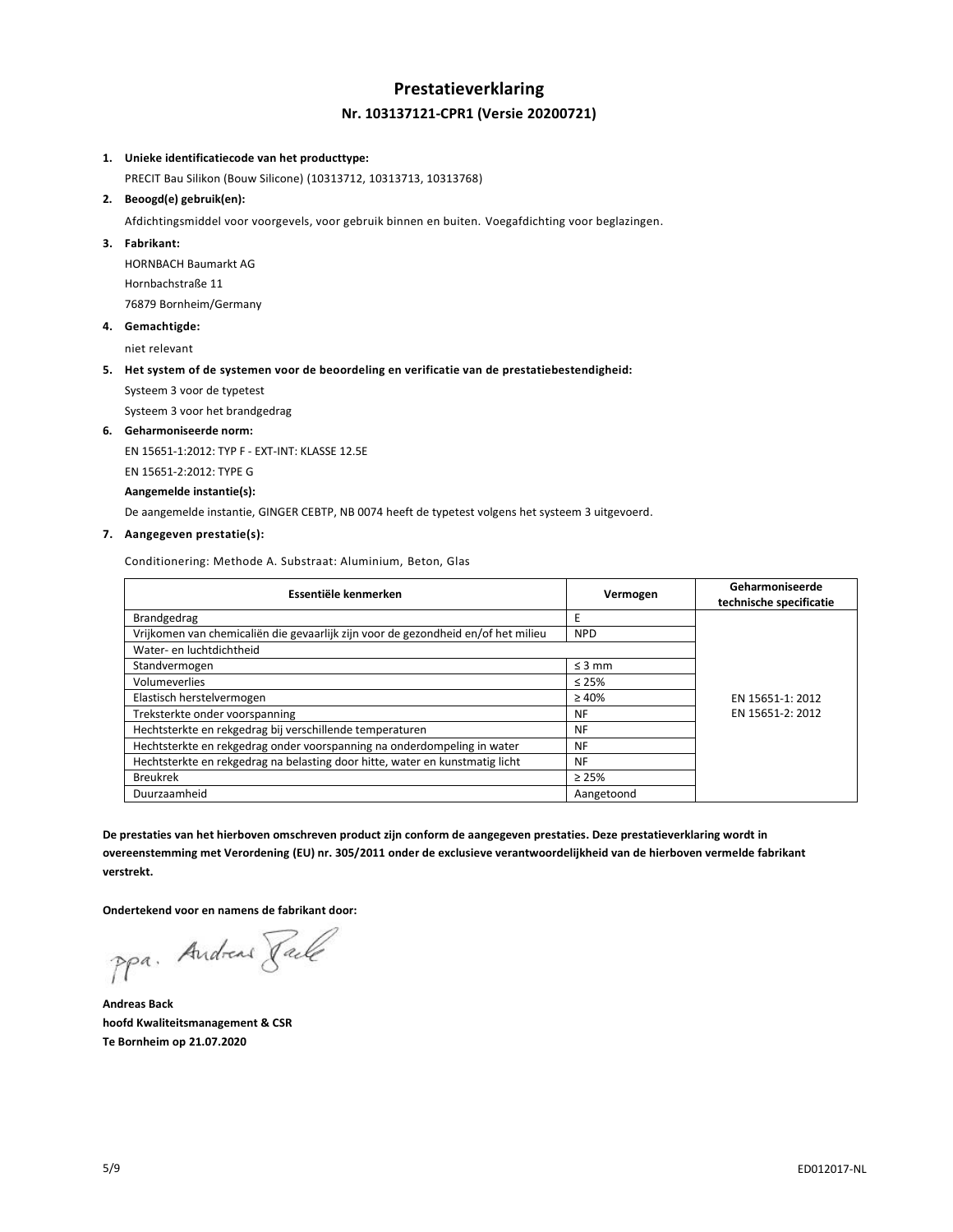# **Prestandadeklaration Nr 103137121-CPR1 (Version 20200721)**

#### **1. Produkttypens unika identifikationskod:**

PRECIT Byggsilikon (10313712, 10313713, 10313768)

**2. Avsedd användning/avsedda användningar:**

Tätningsmedel för fasader i inom- och utomhusområden. Fogtätningsmedel för inglasning.

## **3. Tillverkare:**

HORNBACH Baumarkt AG Hornbachstraße 11 76879 Bornheim/Germany

## **4. Tillverkarens representant:**

ej relevant

#### **5. System för bedömning och fortlöpande kontroll av prestanda:**

System 3 för typprovning

System 3 för förhållningssätt vid brand

#### **6. Harmoniserad standard:**

EN 15651-1:2012: TYP F - EXT-INT: KLASS 12.5E

EN 15651-2:2012: TYP G

## **Anmält/anmälda organ:**

Det officiella certifieringsorganet, GINGER CEBTP, NB 0074 har utfört typprovningen enligt system 3.

#### **7. Angiven prestanda:**

Konditionering: Förfarande A. Substrat: aluminium, betong, glas

| Väsentliga kännetecken                                                       | Prestanda   | Harmoniserad teknisk specifikation |
|------------------------------------------------------------------------------|-------------|------------------------------------|
| Förhållningssätt vid brand                                                   | F           |                                    |
| Utsläpp av hälso- och / eller miljöfarliga kemikalier                        | <b>NPD</b>  |                                    |
| Vatten- och lufttäthet                                                       |             |                                    |
| Stabilitet                                                                   | $\leq$ 3 mm |                                    |
| Volymförlust                                                                 | $\leq 25\%$ |                                    |
| Återställningsförmåga                                                        | $\geq 40\%$ | EN 15651-1: 2012                   |
| Dragegenskaper vid förspänning                                               | NF          | EN 15651-2: 2012                   |
| Häft- och töjegenskaper vid varierande temperaturer                          | <b>NF</b>   |                                    |
| Häft- och töjegenskaper vid förspänning efter neddoppning i vatten           | NF          |                                    |
| Häft- och töjegenskaper efter påfrestning genom värme, vatten och konstgjord | NF          |                                    |
| belysning                                                                    |             |                                    |
| Brottöjning                                                                  | $\geq 25\%$ |                                    |
| Beständighet                                                                 | godkänd     |                                    |

**Prestandan för ovanstående produkt överensstämmer med den angivna prestandan. Denna prestandadeklaration har utfärdats i enlighet med förordning (EU) nr 305/2011 på eget ansvar av den tillverkare som anges ovan.**

**Undertecknad på tillverkarens vägnar av:**

ppa. Andreas Pale

**Andreas Back ledare för kvalitetsmanagement & CSR Bornheim den 21.07.2020**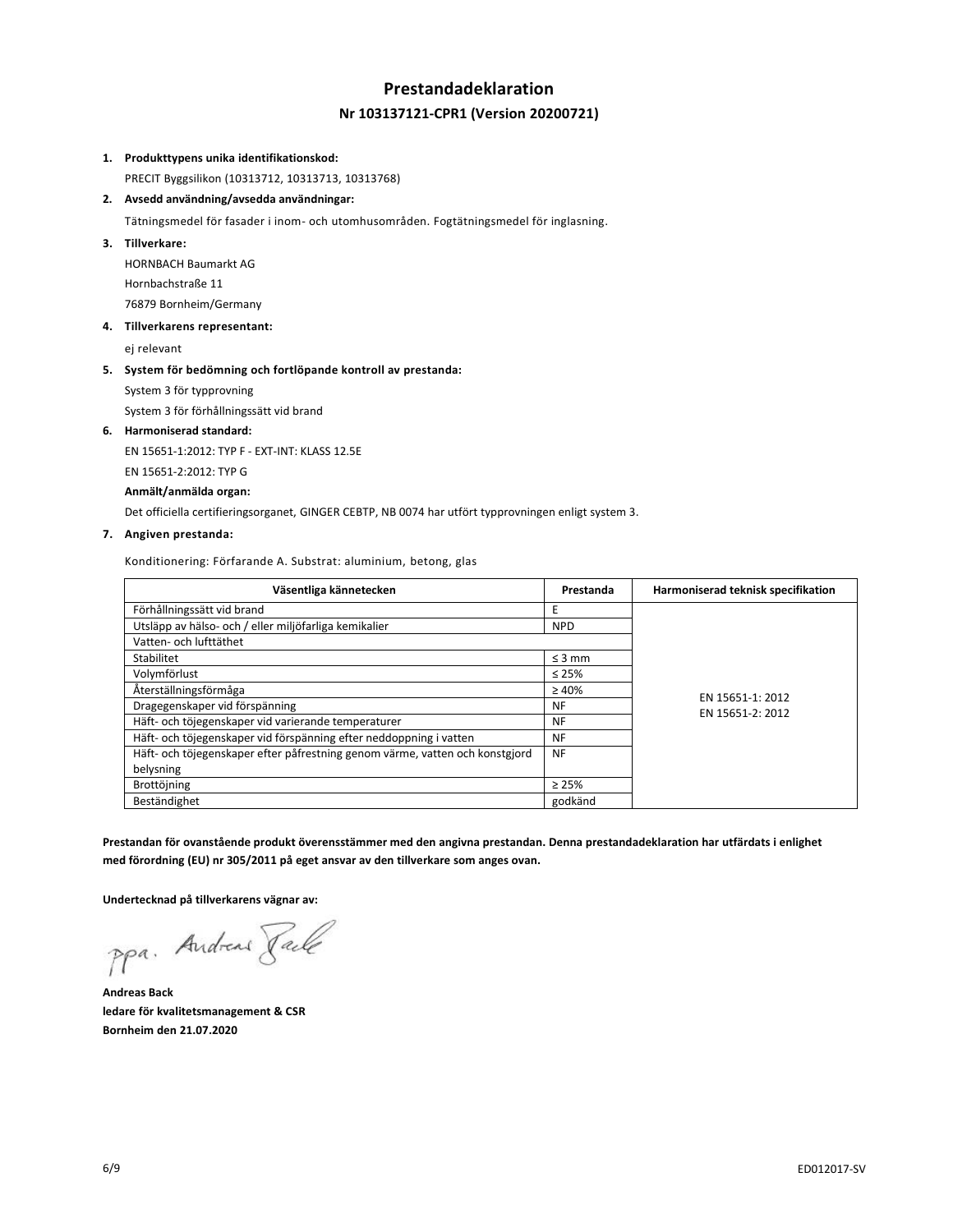# **Prohlášení o Vlastnostech č. 103137121-CPR1 (Verze 20200721)**

### **1. Jedinečný identifikační kód typu výrobku:**

PRECIT stavební silikon (10313712, 10313713, 10313768)

# **2. Zamýšlené/zamýšlená použití:**

Těsnicí prostředek na fasády pro vnitřní i venkovní prostory. Těsnicí tmely pro prosklení.

### **3. Výrobce:**

HORNBACH Baumarkt AG Hornbachstraße 11 76879 Bornheim/Germany

# **4. Zplnomocněný zástupce:**

irelevantní

## **5. Systém/systémy POSV:**

Systém 3 pro typovou zkoušku Systém 3 pro požární vlastnosti

# **6. Harmonizovaná norma:**

EN 15651-1:2012: TYP F - EXT-INT: Třída 12.5E EN 15651-2:2012: TYP G

## **Oznámený subjekt/oznámené subjekty:**

Notifikované místo, GINGER CEBTP, NB 0074 provedlo typovou zkoušku podle systému 3.

# **7. Deklarovaná vlastnost/Deklarované vlastnosti:**

Nastavení podmínek: Postup A. Substrát: Hliník, Beton, Sklo

| Podstatné vlastnosti                                               | Výkon       | Harmonizovaná technická specifikace |
|--------------------------------------------------------------------|-------------|-------------------------------------|
| Požární vlastnosti                                                 | Е           |                                     |
| Uvolňování zdraví a/nebo životnímu prostředí škodlivých chemikálií | <b>NPD</b>  |                                     |
| Vodotěsnost a vzduchotěsnost                                       |             |                                     |
| Stabilita                                                          | $\leq$ 3 mm |                                     |
| Objemová ztráta                                                    | $\leq 25\%$ |                                     |
| Elastické zotavení                                                 | $\geq 40\%$ | EN 15651-1: 2012                    |
| Vlastnosti v tahu při předepnutí                                   | <b>NF</b>   | EN 15651-2: 2012                    |
| Přilnavost/roztažnost při různých teplotách                        | <b>NF</b>   |                                     |
| Přilnavost/roztažnost při předepnutí po ponoření do vody           | NF          |                                     |
| Přilnavost/roztažnost po námáhání horkem, vodou a umělým světlem   | <b>NF</b>   |                                     |
| Mezní protažení                                                    | $\geq 25\%$ |                                     |
| Trvanlivost                                                        | Obstál      |                                     |

**Vlastnosti výše uvedeného výrobku jsou ve shodě se souborem deklarovaných vlastností. Toto prohlášení o vlastnostech se v souladu s nařízením (EU) č. 305/2011 vydává na výhradní odpovědnost výrobce uvedeného výše.**

**Podepsáno za výrobce a jeho jménem:**

ppa. Andreas Face

**Andreas Back vedoucí oddělení kvality & CSR V Bornheim dne 21.07.2020**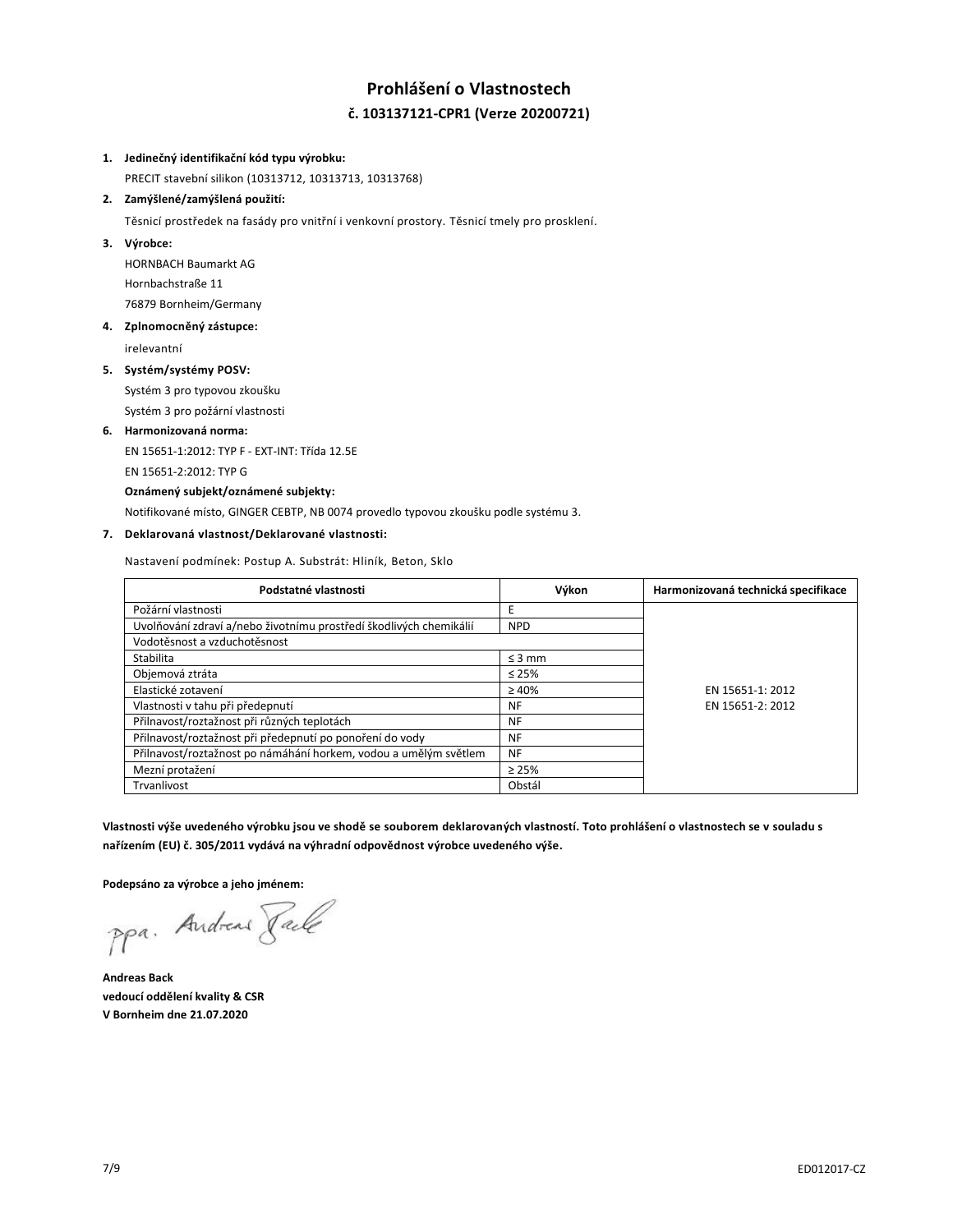# **Vyhlásenie o Parametroch č. 103137121-CPR1 (Verzia 20200721)**

### **1. Jedinečný identifikačný kód typu výrobku:**

PRECIT stavebný silikón (10313712, 10313713, 10313768)

# **2. Zamýšľané použitie/použitia:**

Tesniaci prostriedok na fasády v interiéri a exteriéri. Tesniace tmely pre sklenené tabule.

#### **3. Výrobca:**

HORNBACH Baumarkt AG Hornbachstraße 11 76879 Bornheim/Germany

#### **4. Splnomocnený zástupca:**

irelevantný

#### **5. Systém(-y) posudzovania a overovania nemennosti parametrov:**

Systém 3 na skúšku typu

Systém 3 pre správanie sa pri požiari

#### **6. Harmonizovaná norma:**

EN 15651-1:2012: TYP F - EXT-INT: TRIEDA 12.5E

EN 15651-2:2012: TYP G

## **Notifikovaný(-é) subjekt(-y):**

Notifikačné miesto, GINGER CEBTP, NB 0074 skúšku typu podľa systému 3.

## **7. Deklarované parametre:**

Uskladnenie: Proces A. Substrát: Hliník, Betón, Sklo

| Podstatné znaky                                                           | Výkon       | Harmonizované technické<br>špecifikácie |
|---------------------------------------------------------------------------|-------------|-----------------------------------------|
| Správanie sa pri požiari                                                  | E           |                                         |
| Uvoľňovanie zdraviu škodlivých a/alebo ekologicky nebezpečných chemikálií | <b>NPD</b>  |                                         |
| Hustota vody alebo vzduchu                                                |             |                                         |
| Priľnavosť                                                                | $\leq$ 3 mm |                                         |
| Strata objemu                                                             | $\leq 25\%$ |                                         |
| Možnosti spätného prestavenia                                             | $\geq 40\%$ | EN 15651-1: 2012<br>EN 15651-2: 2012    |
| Ťažné vlastnosti pod predpätím                                            | <b>NF</b>   |                                         |
| Priľnavosť/rozpínanie pri rôznych teplotách                               | <b>NF</b>   |                                         |
| Priľnavosť/rozpínanie pri predpätí po ponorení do vody                    | <b>NF</b>   |                                         |
| Priľnavosť/Rozpínanie podľa namáhania prostredníctvom tepla, vody a       | <b>NF</b>   |                                         |
| umelého svetla                                                            |             |                                         |
| Rozpínanie pri prasknutí                                                  | $\geq 25\%$ |                                         |
| Životnosť                                                                 | V poriadku  |                                         |

**Uvedené parametre výrobku sú v zhode so súborom deklarovaných parametrov. Toto vyhlásenie o parametroch sa v súlade s nariadením (EU) č. 305/2011 vydáva na výhradnú zodpovednosť uvedeného výrobcu.**

**Podpísal(-a) za a v mene výrobcu:**

ppa. Andreas Pale

**Andreas Back vedúci manažmentu kvality & CSR V Bornheim dňa 21.07.2020**